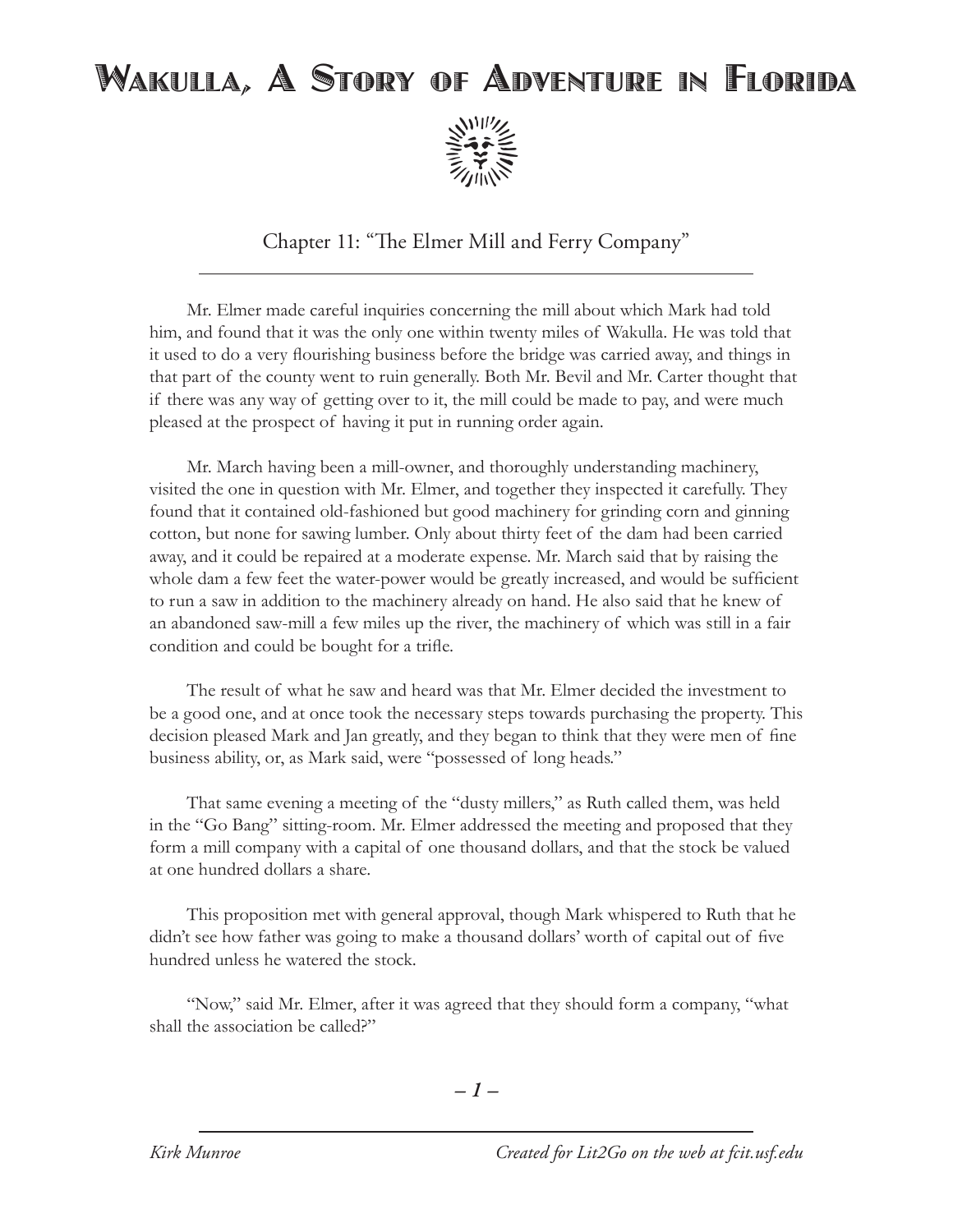## Chapter 11: "The Elmer Mill and Ferry Company"

Many names were suggested, among them that of "The Great Southern Mill Company," by Mark, who also proposed "The Florida and Wakulla Milling Association." Finally Mr. March proposed "The Elmer Mill Company," and after some discussion this name was adopted.

Meantime Mr. Elmer had prepared a sheet of paper which he handed round for signatures, and when it was returned to him it read as follows:

THE ELMER MILL COMPANY.

WAKULLA, FLORIDA, January 10, 188-.

The undersigned do hereby promise to pay into the capital stock of The Elmer Mill Company, upon demand of its Treasurer, the sums placed opposite their respective names:

| Mark Elmer      | \$200 |
|-----------------|-------|
| Ellen R. Elmer  | \$200 |
| Mark Elmer, Jun | \$100 |
| Ruth Elmer      | \$100 |
| Harold March    | \$100 |
| Jan Jansen      | \$100 |

After these signatures had been obtained, Mr. March said that he had a proposition to lay before the company. It was that he should superintend the setting up of the mill machinery and its running for one year, for which service he should receive a salary of one hundred dollars. He also said that if the company saw fit to accept this offer he would at once subscribe the one hundred dollars salary to its capital stock in addition to the sum already set opposite his name.

This proposition, being put to vote by the chairman, was unanimously accepted, and the amount opposite Mr. March's name on the subscription list was changed from one hundred dollars to two hundred dollars.

Then Mr. Elmer said that he wished to lay some propositions before the company. One of them was that if they would accept the ferry franchise he had recently obtained, he would present it as a free gift. He also wished to propose to Mr. March and Master Frank March that they should build the ferry-boat, for which he would furnish the material. To the company he further proposed that if Mr. Frank March would agree for the sum of one hundred dollars to run the ferry-boat for one year from the time it was launched,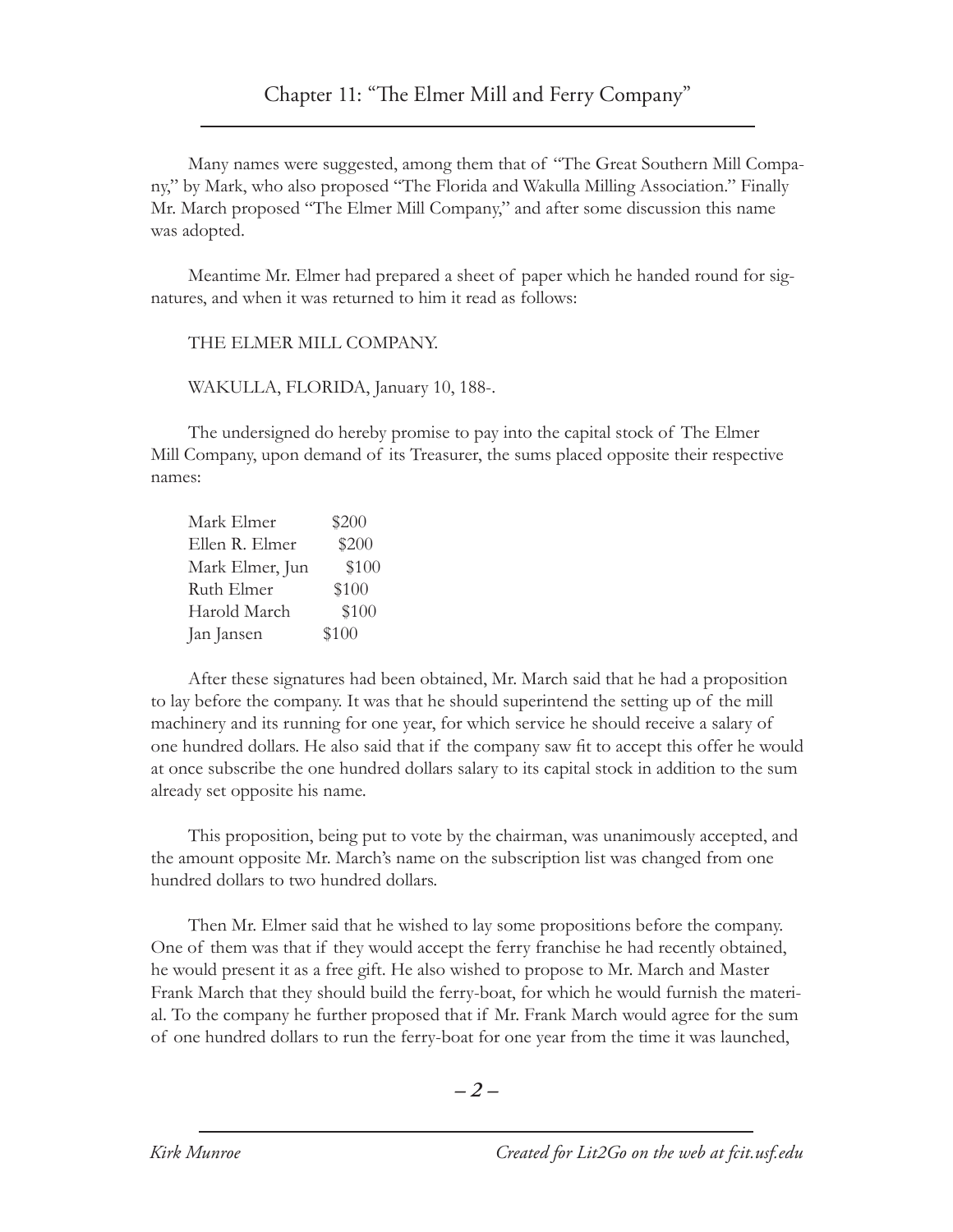his name should at once be placed upon the subscription list, and he be credited with one share of stock.

All of these propositions having been accepted, the name of Frank March was added to the list, and the books were declared closed.

Mr. Elmer said that the next business in order was the election of officers, and he called for nominations.

Mrs. Elmer caused Mark to blush furiously by speaking of him in the most flattering terms as the originator of the scheme, and nominating him as president of the company.

The list of officers, as finally prepared and submitted to the meeting, was as follows:

| President                 | Mark Elmer, Jun.                                                                  |
|---------------------------|-----------------------------------------------------------------------------------|
|                           | Vice-President and General Manager Mark Elmer, Sen.                               |
| Treasurer                 | Ellen R. Elmer.                                                                   |
| Secretary                 | Ruth Elmer.                                                                       |
| Superintendent of Mills   | Harold March.                                                                     |
| Superintendent of Ferries | Frank March.                                                                      |
|                           | And a Board of Directors, to consist of Jan Jansen, Esq., and the officers of the |

company ex-officio.

This ticket being voted upon as a whole and unanimously elected, Mr. Elmer resigned his chair to the newly made President, who gravely asked if there was any further business before the meeting.

"Mr. President," said Mr. March, "I wish to move that the name 'Elmer Mill Company,' which we recently adopted, be changed so as to read 'Elmer Mill and Ferry Company.'"

"All right," said the President; "you may move it."

"I second the motion," said Mr. Elmer, laughing, "and call for the question." "Nobody's asked any," said Mark, looking rather bewildered.

"I mean, Mr. President, that I call upon you to lay the motion just made by our distinguished superintendent of mills, and seconded by myself, before the meeting, that they may take action upon it."

*– –*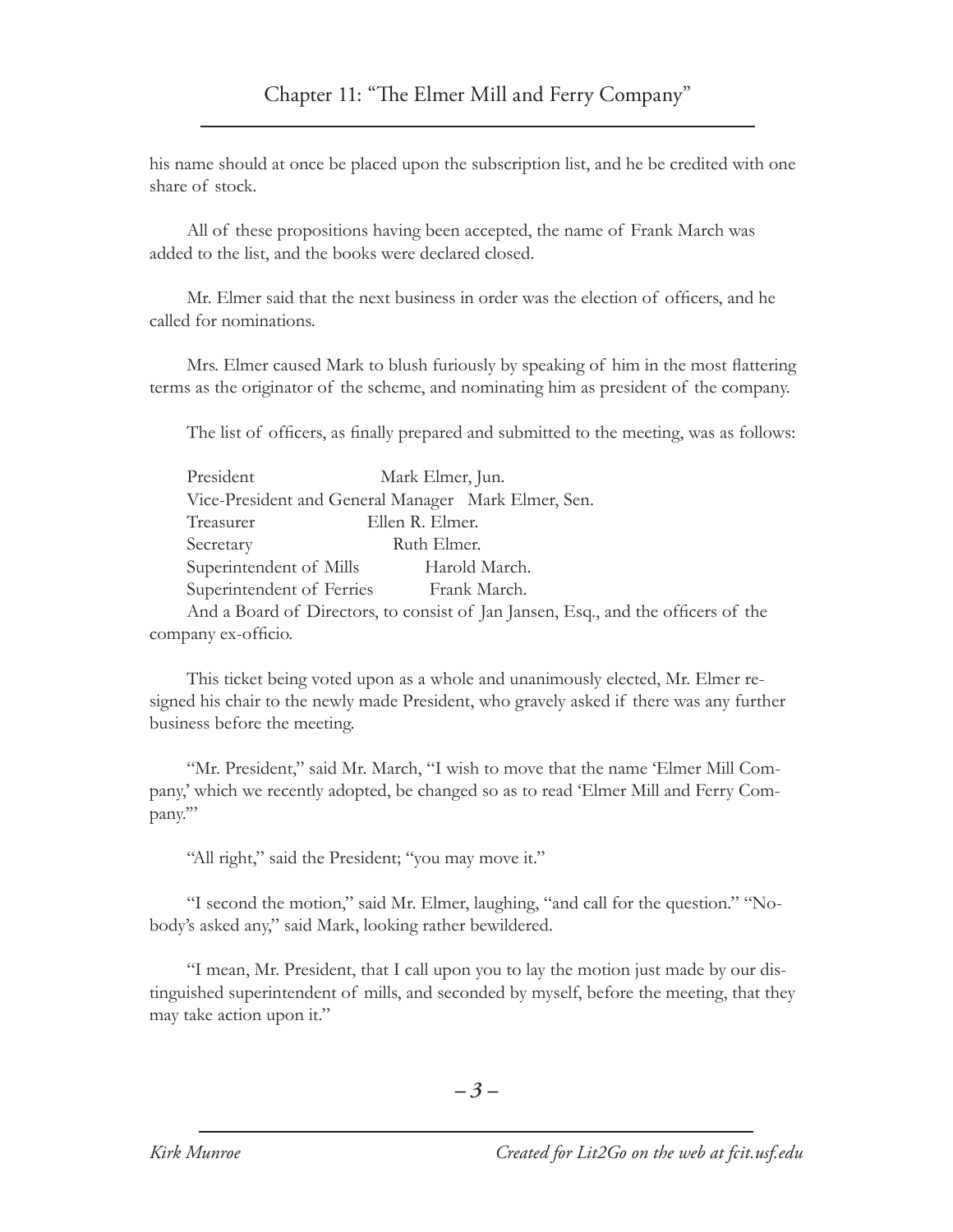"Oh," said Mark; and remembering how his father had done it, he put the motion very properly, announced that the yeas had it, and that the name of the company was accordingly changed.

Then the President made an address, in which he said that, after a most careful examination into the affairs of the Elmer Mill and Ferry Company, he was able to report most favorably as to its present condition. He found that they owned valuable mill buildings and machinery, and had contracted for a first-class ferry-boat, which was to be built immediately, and which had been paid for in advance. He also found that the two salaried officers of the company, the superintendent of mills and the superintendent of ferries, had been paid one year's salary in advance.

In spite of these great outlays, he was informed by the treasurer that a cash balance of three hundred dollars remained in the treasury, and he congratulated the stockholders of the company upon its healthy and flourishing condition. This address was received with loud and prolonged applause.

Before the meeting adjourned it was decided that the election of officers should be held annually, and that the Board of Directors should meet once a month.

A meeting of this Board was held immediately upon the adjournment of the meeting of stockholders, and the general manager was instructed to purchase saw-mill machinery, and to begin the rebuilding of the dam at once.

"Well, Ruth," said Mark, after all this business had been transacted, "now we ARE property owners sure enough. That newspaper was about right after all."

After the others had gone to bed, Mr. Elmer and Mr. March talked for some time together, and this conversation resulted in the latter agreeing to move to Wakulla, and build a small house for himself and Frank on Mr. Elmer's land. He told Mr. Elmer that meeting him and his family had given him new ideas of life, and aroused a desire for better things both for himself and his son.

The Sunday-school was well attended the next Sunday; and as Mr. Elmer had brought a package of song-books with him from Tallahassee, the scholars learned to sing several of the songs, and seemed to enjoy them very much.

Monday was a rainy day, but as a rough shed had been built to serve as a temporary workshop, the ferry-boat was begun. On it Mr. March laid out enough work to keep all hands busy except Frank, who was still confined to the house.

$$
-4-
$$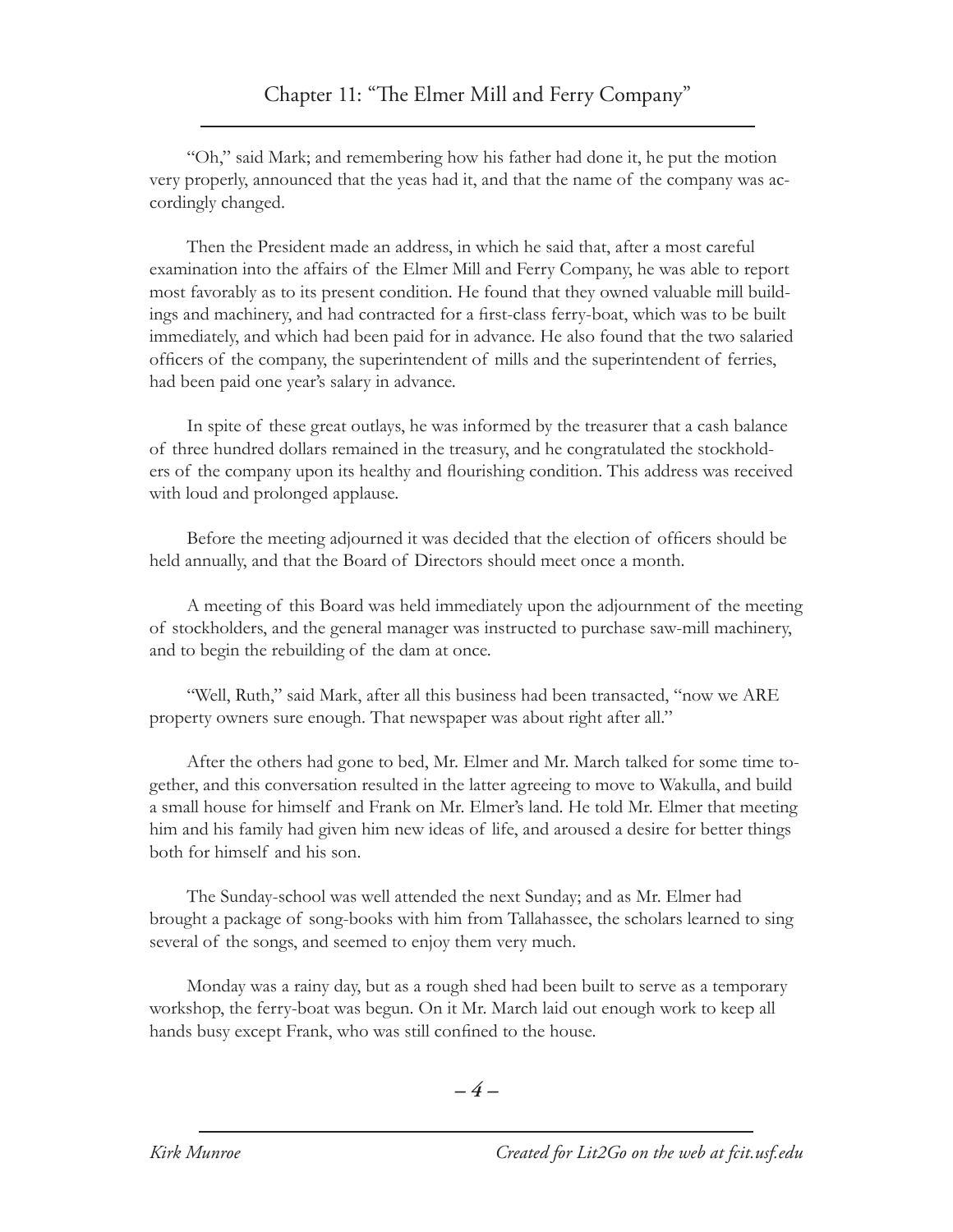The rain fell steadily all that week, until the Elmers no longer wondered that bridges and dams were swept away in that country, and Mark said that if it did not stop pretty soon they would have to build an ark instead of a ferry-boat.

As a result of the rainy week, the boat was finished, the seams were calked and pitched by Saturday night, and it was all ready to be launched on Monday. By that time the rain had ceased, and the weather was again warm and beautiful.

On Monday morning Frank March left the house for the first time since he had been carried into it, and was invited to take a seat in the new boat. The mules were then hitched to it, and it was dragged in triumph to the edge of the river. It was followed by the whole family, including Aunt Chloe and Bruce, who had shown great delight at meeting his old master, Mr. March, and appeared to be ready to make up and be friends again with Frank, who had treated him so cruelly.

At the water's edge the mules were unhitched, a long rope was attached to one end of the boat, stout shoulders were placed under the pry poles, and with a "Heave'o! and another! and still another!" it was finally slid into the water amid loud cheers from the assembled spectators. These cheers were answered from the other side of the river, where nearly the whole population of Wakulla had assembled to see the launch.

Mark and Frank begged so hard to be allowed to take the boat across the river on a trial trip that Mr. Elmer said they might. Armed with long poles, they pushed off, but in a moment were swept down stream by the strong current in spite of all their efforts, and much to the dismay of Mrs. Elmer, who feared they were in danger.

"Don't be alarmed, my dear," said her husband; "they are not in any danger in that boat. It will teach them a good lesson on the strength of currents, and they'll soon fetch up on one bank or the other."

They did "fetch up" on the opposite side of the river after a while, but it was half a mile down stream. When they got the boat made fast to a tree, both boys were too thoroughly exhausted to attempt to force it back to Wakulla.

Just as they had decided to leave the boat where she was and walk back through the woods, they heard a shout out on the river, and saw Jan and a colored man coming towards them in the skiff.

The men took the poles and the boys, jumping into the skiff, made it fast to the bow of the boat with a tow-line; and, by keeping close to the bank, they finally succeeded, after

*– –*